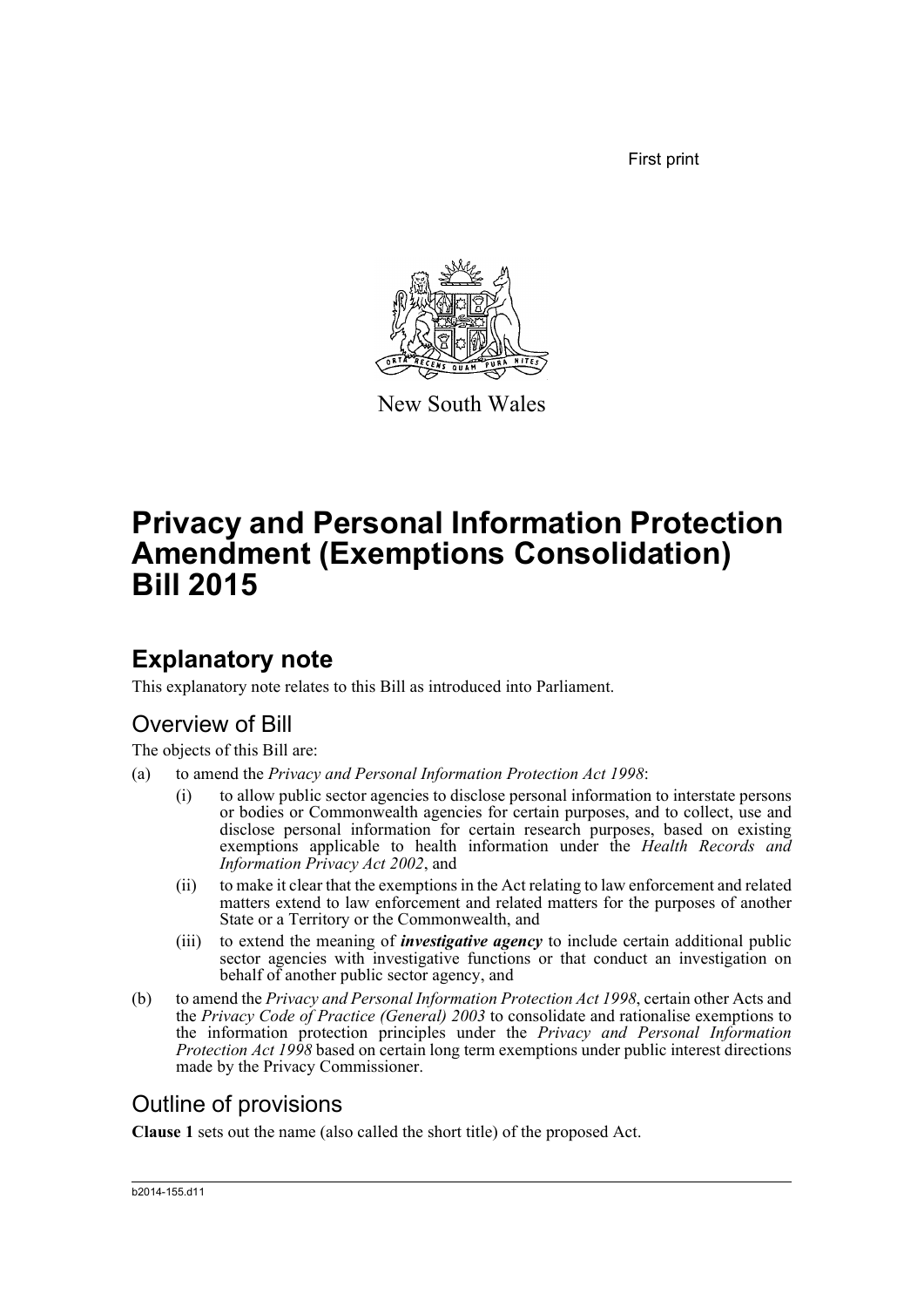Privacy and Personal Information Protection Amendment (Exemptions Consolidation) Bill 2015 [NSW] Explanatory note

**Clause 2** provides for the commencement of the proposed Act on a day or days to be appointed by proclamation.

### **Schedule 1 Amendment of Privacy and Personal Information Protection Act 1998 No 133**

**Schedule 1** amends the *Privacy and Personal Information Protection Act 1998* (the *Principal Act*) to:

- (a) allow public sector agencies to disclose personal information to interstate persons or bodies or Commonwealth agencies for certain purposes, and to collect, use and disclose personal information for certain research purposes, based on existing exemptions applicable to health information under the *Health Records and Information Privacy Act 2002* (see also the *Direction on Disclosures of Information by Public Sector Agencies for Research Purposes* as renewed by the Privacy Commissioner on 19 June 2015 for the period 1 July 2015 to 31 December 2015), and
- (b) make it clear that the exemptions in the Principal Act relating to law enforcement and related matters extend to law enforcement and related matters for the purposes of another State or a Territory or the Commonwealth, and
- (c) extend the meaning of *investigative agency* to include certain additional public sector agencies with investigative functions or that conduct investigations on behalf of other public sector agencies with investigative functions, and
- (d) incorporate (with some changes) the following exemptions to the application of the information protection principles under the Principal Act based on current public interest directions of the Privacy Commissioner:
	- (i) an exemption to allow certain public sector agencies to share information with certain credit agencies about whether a person is or was a debtor under a default judgment (see the *Direction relating to the Disclosure of Information to Credit Reporting Agencies* as renewed by the Privacy Commissioner on 19 June 2015 for the period 1 July 2015 to 31 December 2015),
	- (ii) an exemption to allow public sector agencies to exchange information to allow them to deal with correspondence from Ministers and members of Parliament or other inquiries or for auditing or law enforcement purposes (see the *Direction on Information Transfers between Public Sector Agencies* as renewed by the Privacy Commissioner on 19 June 2015 for the period 1 July 2015 to 31 December 2015),
	- (iii) an exemption to allow an investigative agency to use personal information for the purpose of exercising its complaint handling functions or other investigative functions or to disclose such information to a complainant for certain purposes (see the *Direction on Processing of Personal Information by Public Sector Agencies in relation to their Investigative Functions* as renewed by the Privacy Commissioner on 19 June 2015 for the period 1 July 2015 to 31 December 2015).

## **Schedule 2 Amendment of other Acts and an instrument**

### **2.1 Coroners Act 2009 No 41**

**Schedule 2.1** amends the *Coroners Act 2009* to enable the Attorney General, on behalf of the State, to enter into information sharing arrangements with certain kinds of persons or bodies responsible for the creation or maintenance of databases under which specified NSW coronial information can be provided and included in the databases. The proposed amendment also allows NSW coronial information to be provided in accordance with such an arrangement despite any prohibition in, or the need to comply with any requirement of, any Act or law (in particular, the *Privacy and Personal Information Protection Act 1998* and the *Health Records and Information Privacy Act 2002*). See the *Direction on Disclosures of Information by the New South Wales*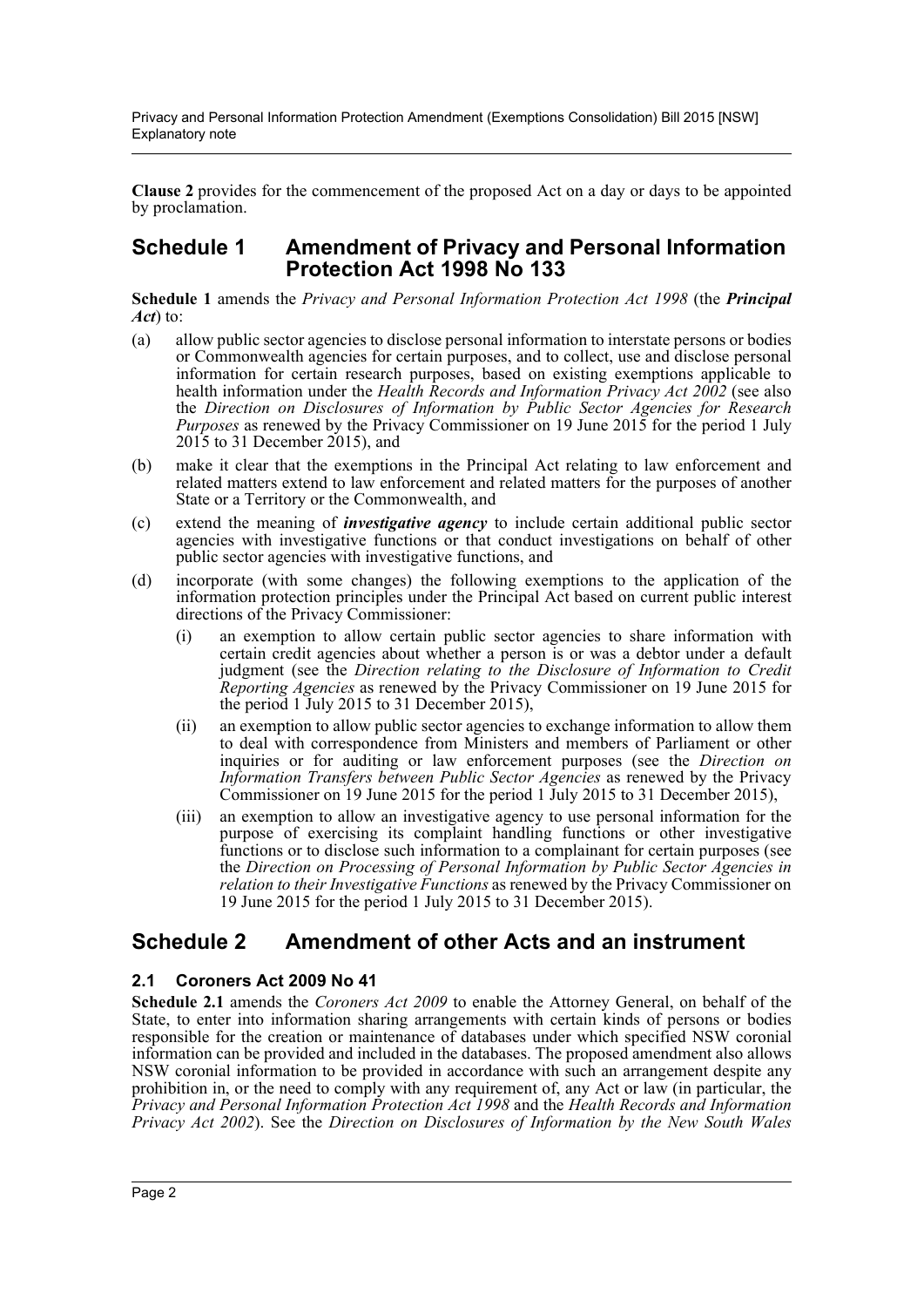Privacy and Personal Information Protection Amendment (Exemptions Consolidation) Bill 2015 [NSW] Explanatory note

*Public Sector to the National Coronial Information System (NCIS)* as renewed by the Privacy Commissioner on 19 June 2015 for the period 1 July 2015 to 31 December 2015.

### **2.2 Privacy Code of Practice (General) 2003**

**Schedule 2.2** amends the *Privacy Code of Practice (General) 2003* to:

- (a) allow human services agencies to collect personal information about individuals other than their clients if the information is reasonably relevant and reasonably necessary to enable the agency to provide services to a relevant client (see the *Direction on the Collection of Personal Information about Third Parties by NSW Public Sector (Human Services) Agencies from their Clients* as renewed by the Privacy Commissioner on 19 June 2015 for the period 1 July 2015 to 31 December 2015), and
- (b) update existing exemptions from the information protection principles to incorporate the public sector agencies covered by, and some of the provisions of, the *Direction for the Department of Families and Community Services and Associated Agencies* as renewed by the Privacy Commissioner on 19 June 2015 for the period 1 July 2015 to 31 December 2015.

### **2.3 Victims Rights and Support Act 2013 No 37**

**Schedule 2.3** amends the *Victims Rights and Support Act 2013* to allow certain government sector agencies, despite certain information protection principles under the *Privacy and Personal Information Protection Act 1998*:

- (a) to disclose information to which a victim of crime or family victim is entitled under the Charter of Victims Rights (or to collect, use or disclose information that is incidental to that purpose), or
- (b) to disclose information that is reasonably necessary to inform a victim of crime or a family victim about the general location or movements of a serious offender of whom they were the victim.

See the *Direction on the Disclosure of Information to Victims of Crime* as renewed by the Privacy Commissioner on 19 June 2015 for the period 1 July 2015 to 31 December 2015.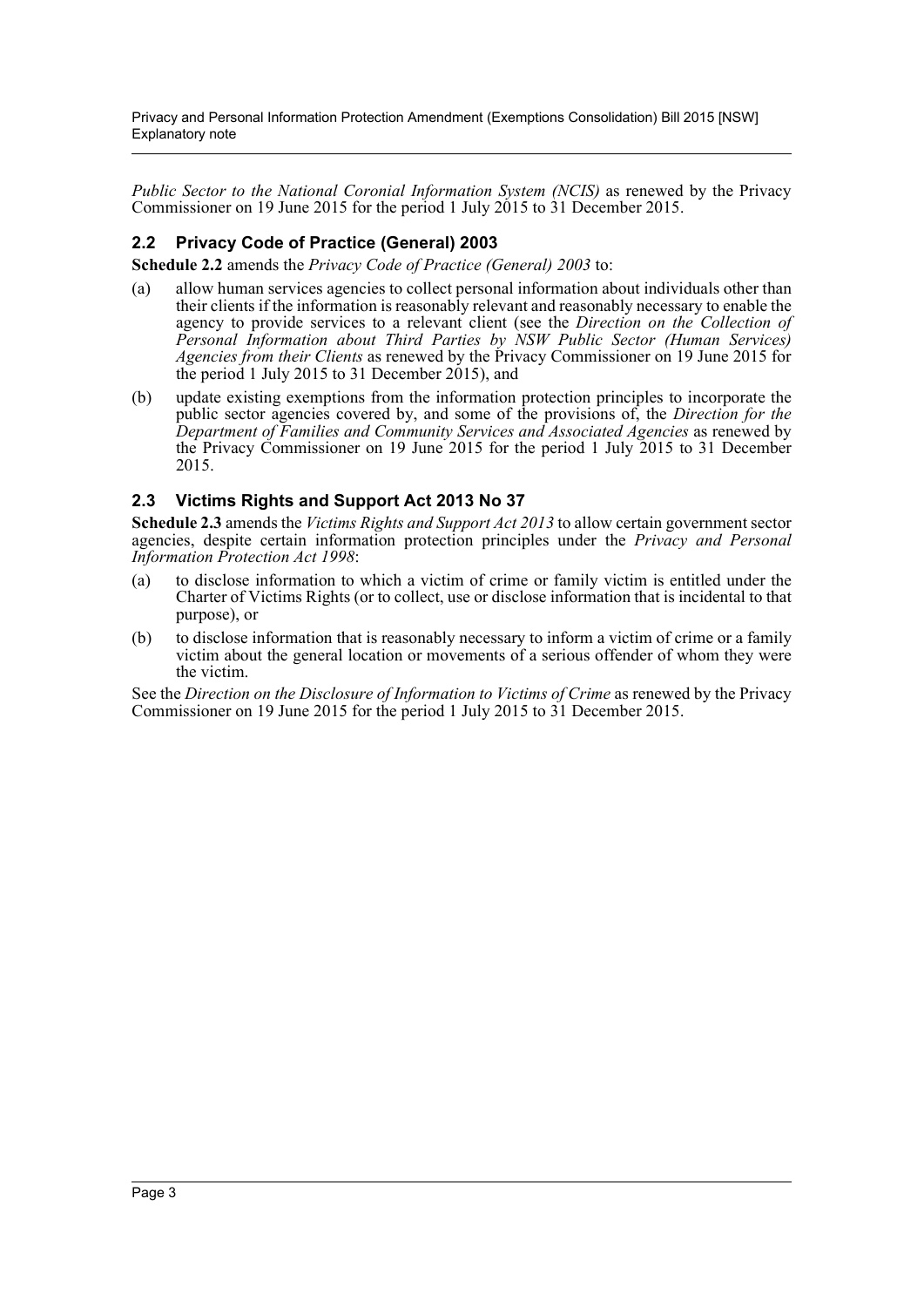First print



New South Wales

# **Privacy and Personal Information Protection Amendment (Exemptions Consolidation) Bill 2015**

## **Contents**

|            |                                                          | Page          |
|------------|----------------------------------------------------------|---------------|
|            | Name of Act                                              | 2             |
|            | Commencement                                             | $\mathcal{P}$ |
| Schedule 1 | Amendment of Privacy and Personal Information Protection |               |
|            | Act 1998 No 133                                          | 3             |
| Schedule 2 | Amendment of other Acts and an instrument                |               |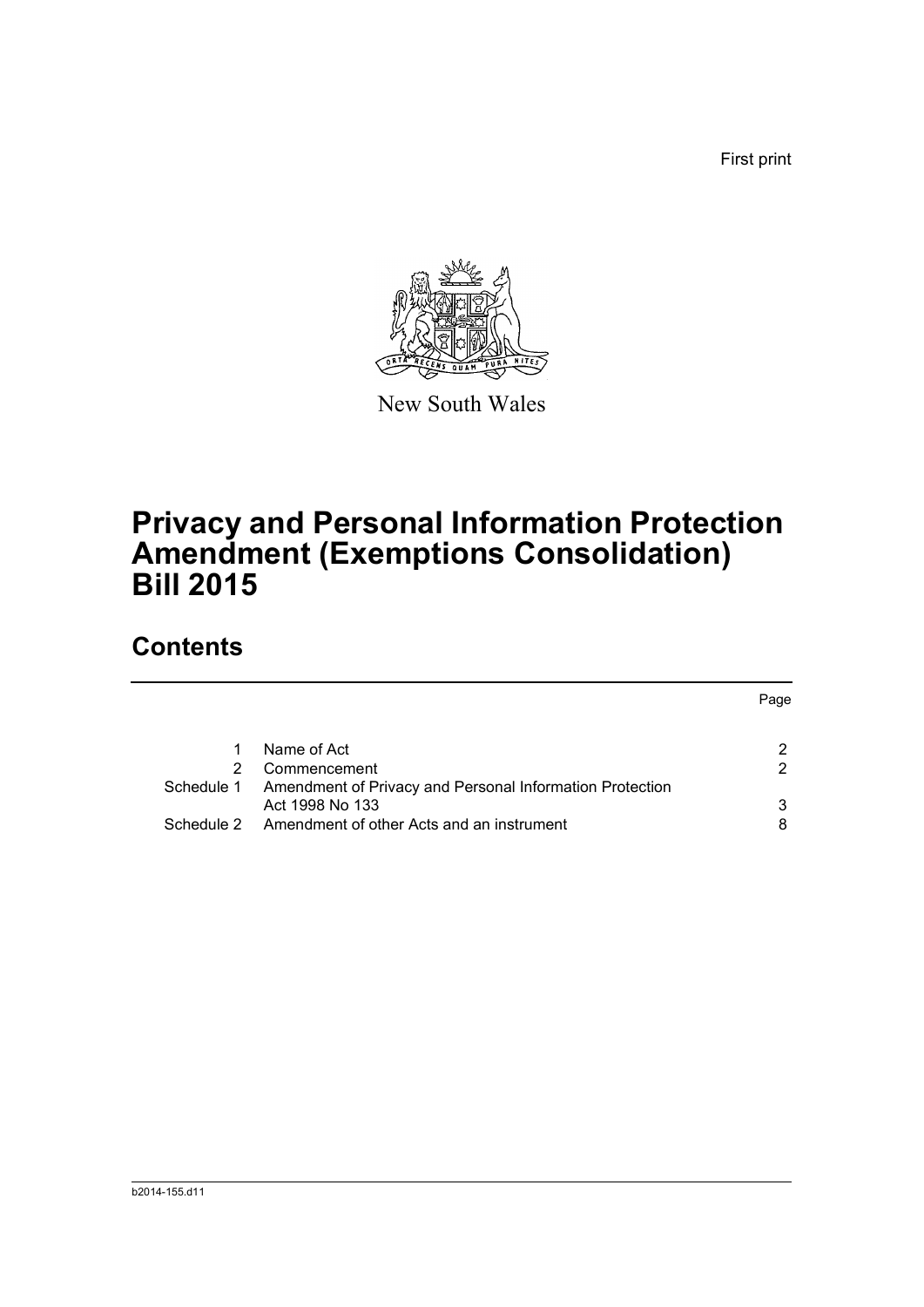

New South Wales

# **Privacy and Personal Information Protection Amendment (Exemptions Consolidation) Bill 2015**

No , 2015

## **A Bill for**

An Act to amend the *Privacy and Personal Information Protection Act 1998* and certain other Acts and an instrument to consolidate and rationalise certain exemptions from the operation of that Act.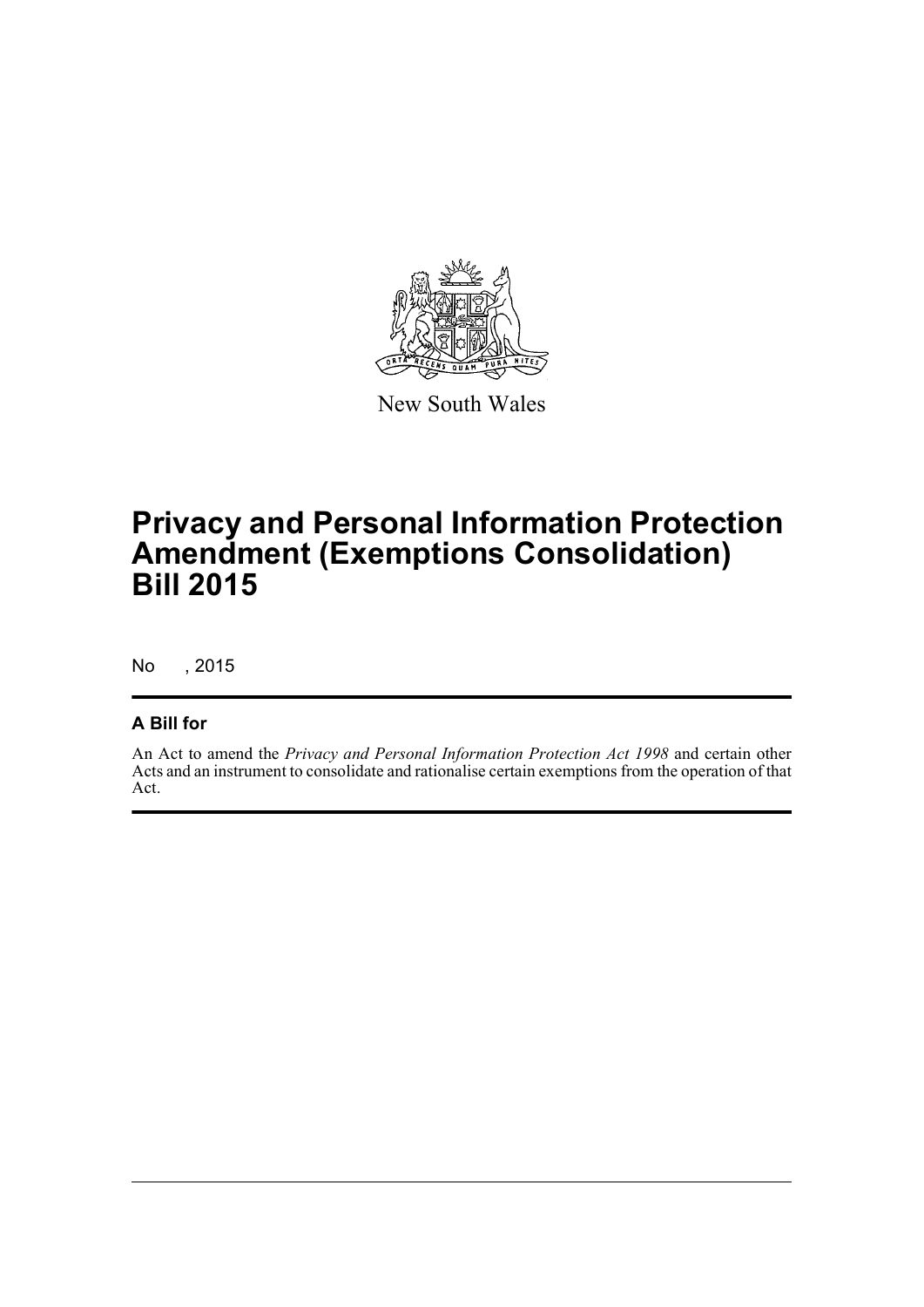Privacy and Personal Information Protection Amendment (Exemptions Consolidation) Bill 2015 [NSW]

<span id="page-5-1"></span><span id="page-5-0"></span>

| The Legislature of New South Wales enacts:                                                                           |        |
|----------------------------------------------------------------------------------------------------------------------|--------|
| Name of Act                                                                                                          | 2      |
| This Act is the <i>Privacy and Personal Information Protection Amendment</i><br>(Exemptions Consolidation) Act 2015. | 3<br>4 |
| <b>Commencement</b>                                                                                                  | 5      |
| This Act commences on a day or days to be appointed by proclamation.                                                 | 6      |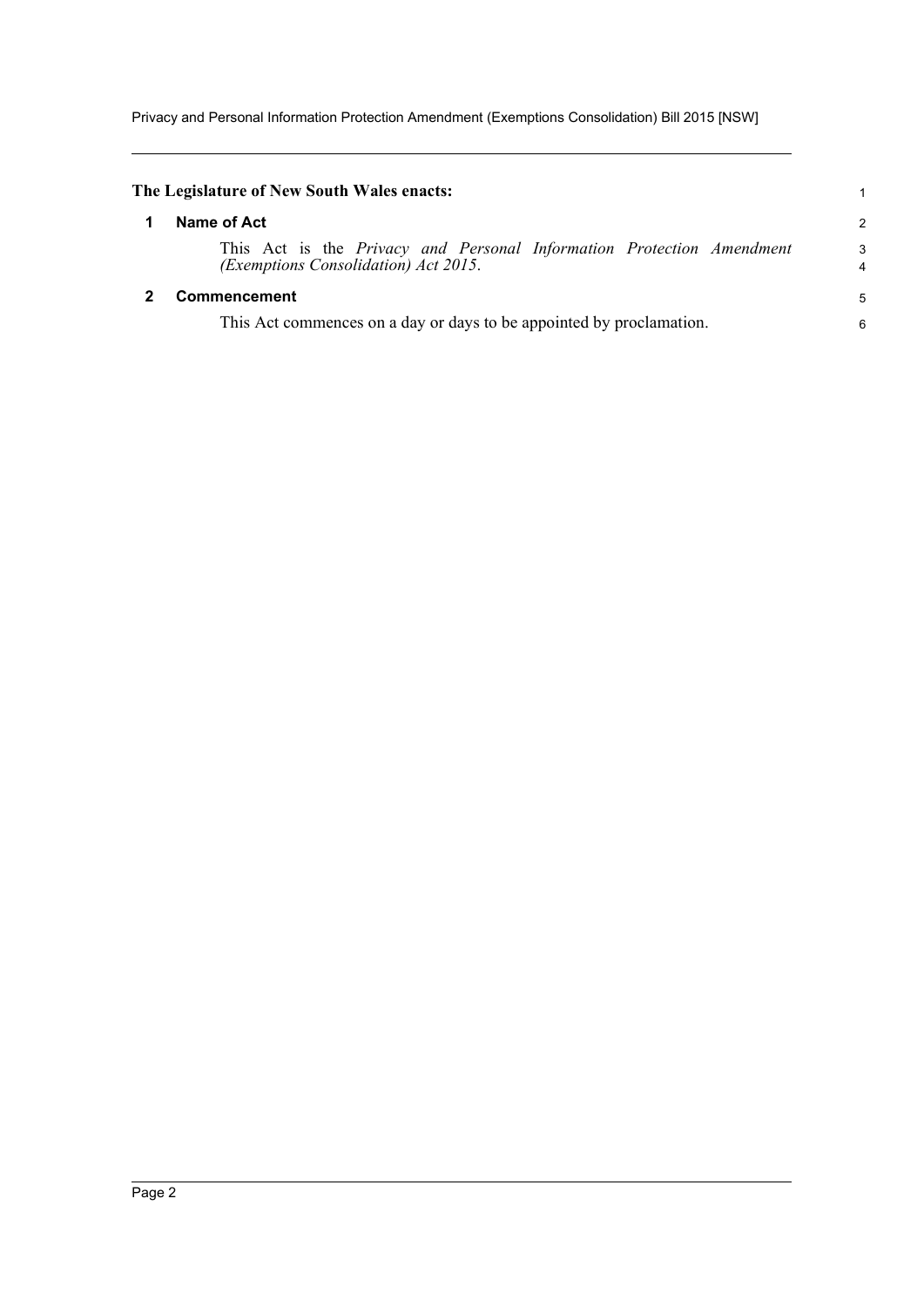Privacy and Personal Information Protection Amendment (Exemptions Consolidation) Bill 2015 [NSW] Schedule 1 Amendment of Privacy and Personal Information Protection Act 1998 No 133

<span id="page-6-0"></span>

|       | <b>Schedule 1</b>            |                    | <b>Amendment of Privacy and Personal Information</b><br><b>Protection Act 1998 No 133</b>                                                                                                                                                                                                        | $\mathbf{1}$<br>$\overline{2}$ |
|-------|------------------------------|--------------------|--------------------------------------------------------------------------------------------------------------------------------------------------------------------------------------------------------------------------------------------------------------------------------------------------|--------------------------------|
| [1]   | <b>Section 3 Definitions</b> |                    |                                                                                                                                                                                                                                                                                                  | 3                              |
|       |                              |                    | Omit the definition of <i>investigative agency</i> from section $3(1)$ . Insert instead:                                                                                                                                                                                                         | $\overline{\mathbf{4}}$        |
|       |                              |                    | <i>investigative agency</i> means:                                                                                                                                                                                                                                                               | $\mathbf 5$                    |
|       |                              | (a)                | any of the following:                                                                                                                                                                                                                                                                            | $\,6$                          |
|       |                              | (i)                | the Ombudsman's Office,                                                                                                                                                                                                                                                                          | $\overline{7}$                 |
|       |                              | (ii)               | the Independent Commission Against Corruption,                                                                                                                                                                                                                                                   | 8                              |
|       |                              | (iii)              | the Inspector of the Independent Commission Against<br>Corruption,                                                                                                                                                                                                                               | 9<br>10                        |
|       |                              | (iv)               | the Police Integrity Commission,                                                                                                                                                                                                                                                                 | 11                             |
|       |                              | (v)                | the Inspector of the Police Integrity Commission and any staff of<br>the Inspector,                                                                                                                                                                                                              | 12<br>13                       |
|       |                              | (vi)               | the Health Care Complaints Commission,                                                                                                                                                                                                                                                           | 14                             |
|       |                              | (vii)              | the Office of the Legal Services Commissioner,                                                                                                                                                                                                                                                   | 15                             |
|       |                              | (viii)             | a person or body prescribed by the regulations for the purposes of<br>this definition, or                                                                                                                                                                                                        | 16<br>17                       |
|       |                              | (b)                | any other public sector agency with investigative functions if:                                                                                                                                                                                                                                  | 18                             |
|       |                              | (i)                | those functions are exercisable under the authority of an Act or<br>statutory rule (or where that authority is necessarily implied or<br>reasonably contemplated under an Act or statutory rule), and                                                                                            | 19<br>20<br>21                 |
|       |                              | (11)               | the exercise of those functions may result in the agency taking or<br>instituting disciplinary, criminal or other formal action or<br>proceedings against a person or body under investigation, or                                                                                               | 22<br>23<br>24                 |
|       |                              | (c)                | a public sector agency conducting an investigation for or on behalf of<br>an agency referred to in paragraph $(a)$ or $(b)$ .                                                                                                                                                                    | 25<br>26                       |
| $[2]$ |                              |                    | Section 19 Special restrictions on disclosure of personal information                                                                                                                                                                                                                            | 27                             |
|       |                              |                    | Omit section 19 $(2)$ – $(5)$ . Insert instead:                                                                                                                                                                                                                                                  | 28                             |
|       | (2)                          |                    | A public sector agency that holds personal information about an individual<br>must not disclose the information to any person or body who is in a jurisdiction<br>outside New South Wales or to a Commonwealth agency unless:                                                                    | 29<br>30<br>31                 |
|       |                              | (a)                | the public sector agency reasonably believes that the recipient of the<br>information is subject to a law, binding scheme or contract that<br>effectively upholds principles for fair handling of the information that<br>are substantially similar to the information protection principles, or | 32<br>33<br>34<br>35           |
|       |                              | (b)                | the individual consents to the disclosure, or                                                                                                                                                                                                                                                    | 36                             |
|       |                              | (c)<br>request, or | the disclosure is necessary for the performance of a contract between<br>the individual and the public sector agency, or for the implementation<br>of pre-contractual measures taken in response to the individual's                                                                             | 37<br>38<br>39<br>40           |
|       |                              | (d)                | the disclosure is necessary for the conclusion or performance of a<br>contract concluded in the interest of the individual between the public<br>sector agency and a third party, or                                                                                                             | 41<br>42<br>43                 |
|       |                              | (e)                | all of the following apply:                                                                                                                                                                                                                                                                      | 44                             |
|       |                              | (i)                | the disclosure is for the benefit of the individual,                                                                                                                                                                                                                                             | 45                             |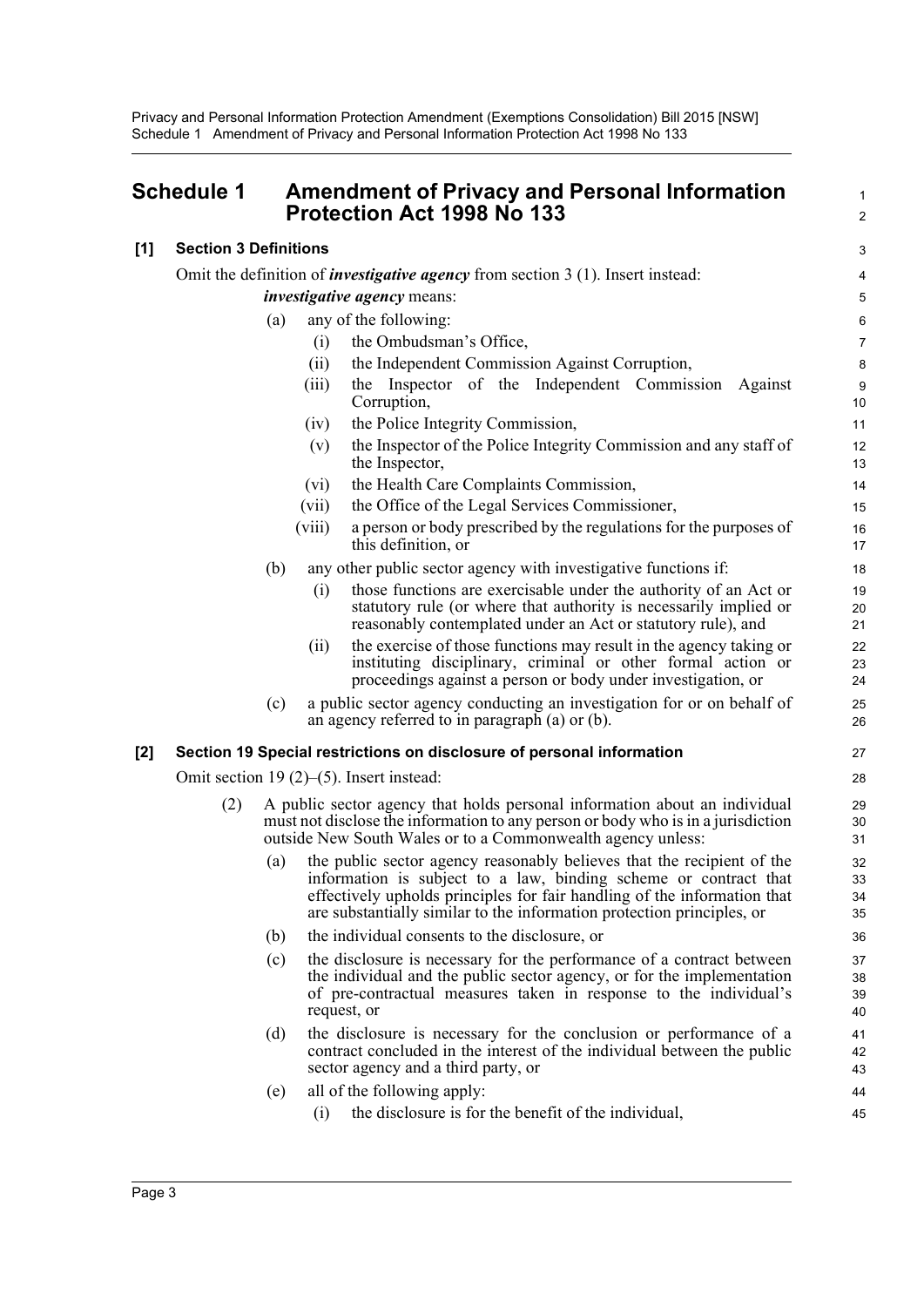|       |    |                                 |     | (ii)             | it is impracticable to obtain the consent of the individual to that<br>disclosure,                                                                                                                                                                                                        | $\mathbf{1}$<br>$\overline{2}$         |
|-------|----|---------------------------------|-----|------------------|-------------------------------------------------------------------------------------------------------------------------------------------------------------------------------------------------------------------------------------------------------------------------------------------|----------------------------------------|
|       |    |                                 |     | (iii)            | if it were practicable to obtain such consent, the individual would<br>be likely to give it, or                                                                                                                                                                                           | $\mathsf 3$<br>$\overline{\mathbf{4}}$ |
|       |    |                                 | (f) |                  | the disclosure is reasonably believed by the public sector agency to be<br>necessary to lessen or prevent:                                                                                                                                                                                | 5<br>6                                 |
|       |    |                                 |     | (i)              | a serious and imminent threat to the life, health or safety of the<br>individual or another person, or                                                                                                                                                                                    | $\overline{7}$<br>8                    |
|       |    |                                 |     | (i)              | a serious threat to public health or public safety, or                                                                                                                                                                                                                                    | $\boldsymbol{9}$                       |
|       |    |                                 | (g) |                  | the public sector agency has taken reasonable steps to ensure that the<br>information that it has disclosed will not be held, used or disclosed by<br>the recipient of the information inconsistently with the information<br>protection principles, or                                   | 10<br>11<br>12<br>13                   |
|       |    |                                 | (h) |                  | the disclosure is permitted or required by an Act (including an Act of<br>the Commonwealth) or any other law.                                                                                                                                                                             | 14<br>15                               |
| $[3]$ |    |                                 |     |                  | Section 23 Exemptions relating to law enforcement and related matters                                                                                                                                                                                                                     | 16                                     |
|       |    | Insert after section 23 $(6)$ : |     |                  |                                                                                                                                                                                                                                                                                           | 17                                     |
|       |    | (6A)                            |     |                  | A public sector agency is not required to comply with the information<br>protection principles with respect to the collection, use or disclosure of<br>personal information if:                                                                                                           | 18<br>19<br>20                         |
|       |    |                                 | (a) |                  | the agency is providing the information to another public sector agency<br>or the agency is being provided with the information by another public<br>sector agency, and                                                                                                                   | 21<br>22<br>23                         |
|       |    |                                 | (b) |                  | the collection, use or disclosure of the information is reasonably<br>necessary for law enforcement purposes.                                                                                                                                                                             | 24<br>25                               |
| [4]   |    | <b>Section 23 (8)</b>           |     |                  |                                                                                                                                                                                                                                                                                           | 26                                     |
|       |    | Insert after section 23 $(7)$ : |     |                  |                                                                                                                                                                                                                                                                                           | 27                                     |
|       |    | (8)                             |     | In this section: |                                                                                                                                                                                                                                                                                           | 28                                     |
|       |    |                                 | (a) |                  | a reference to law enforcement purposes includes a reference to law<br>enforcement purposes of another State or a Territory or the<br>Commonwealth, and                                                                                                                                   | 29<br>30<br>31                         |
|       |    |                                 | (b) |                  | a reference to an offence includes a reference to an offence against a law<br>of another State or a Territory or the Commonwealth, and                                                                                                                                                    | 32<br>33                               |
|       |    |                                 | (c) |                  | a reference to the protection of the public revenue includes a reference<br>to the protection of the public revenue of another State or a Territory or<br>the Commonwealth.                                                                                                               | 34<br>35<br>36                         |
| [5]   |    | <b>Section 24</b>               |     |                  |                                                                                                                                                                                                                                                                                           | 37                                     |
|       |    |                                 |     |                  | Omit the section. Insert instead:                                                                                                                                                                                                                                                         | 38                                     |
|       | 24 |                                 |     |                  | <b>Exemptions relating to investigative agencies</b>                                                                                                                                                                                                                                      | 39                                     |
|       |    | (1)                             |     |                  | An investigative agency is not required to comply with section 9, 10, 13, 14,<br>15, 18 or 19 (1) if compliance with those sections might detrimentally affect<br>(or prevent the proper exercise of) the agency's complaint handling functions<br>or any of its investigative functions. | 40<br>41<br>42<br>43                   |
|       |    | (2)                             |     |                  | An investigative agency is not required to comply with section 17 if the use of<br>the information concerned for a purpose other than the purpose for which it                                                                                                                            | 44<br>45                               |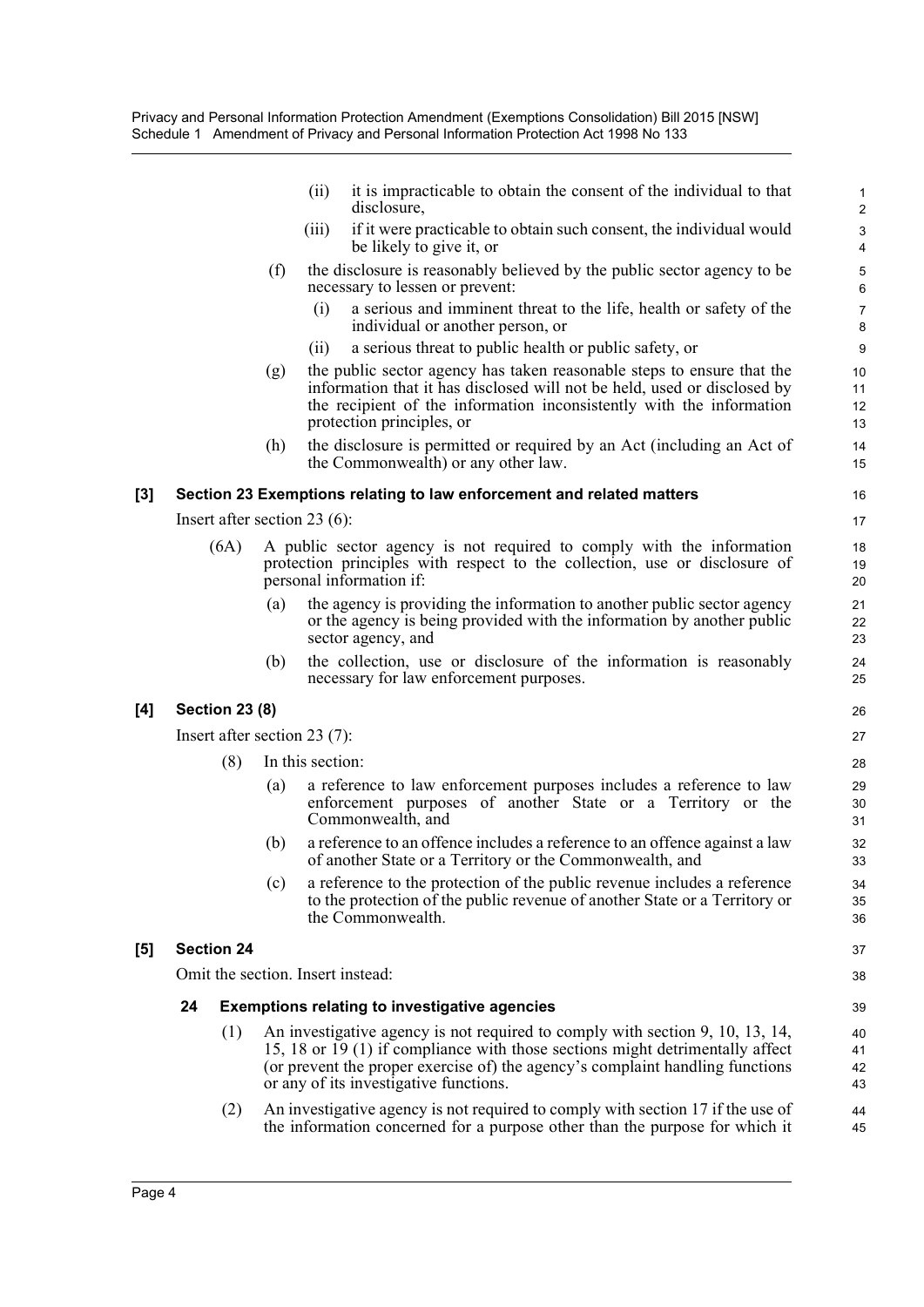|     |     |                          |     |            | was collected is reasonably necessary in order to enable the agency to exercise<br>its complaint handling functions or any of its investigative functions.                                                                                                                               | $\mathbf{1}$<br>$\overline{2}$        |
|-----|-----|--------------------------|-----|------------|------------------------------------------------------------------------------------------------------------------------------------------------------------------------------------------------------------------------------------------------------------------------------------------|---------------------------------------|
|     |     | (3)                      |     |            | An investigative agency is not required to comply with section 18 or 19 $(1)$ if<br>the information concerned is disclosed to another investigative agency.                                                                                                                              | $\ensuremath{\mathsf{3}}$<br>4        |
|     |     | (4)                      |     |            | A public sector agency (whether or not an investigative agency) is not required<br>to comply with section 18 or 19 (1) if non-compliance is reasonably necessary<br>to assist another public sector agency that is an investigative agency in<br>exercising its investigative functions. | 5<br>$\,6\,$<br>$\boldsymbol{7}$<br>8 |
|     |     | (5)                      |     |            | An investigative agency is not required to comply with section 18 if:                                                                                                                                                                                                                    | 9                                     |
|     |     |                          | (a) |            | the information concerned is disclosed to a complainant, and                                                                                                                                                                                                                             | 10                                    |
|     |     |                          | (b) |            | the disclosure is reasonably necessary for the purpose of:                                                                                                                                                                                                                               | 11                                    |
|     |     |                          |     | (i)        | reporting the progress of an investigation into the complaint<br>made by the complainant, or                                                                                                                                                                                             | 12<br>13                              |
|     |     |                          |     | (ii)       | providing the complainant with advice as to the outcome of the<br>complaint or any action taken as a result of the complaint.                                                                                                                                                            | 14<br>15                              |
|     |     | (6)                      |     |            | The exemptions provided by subsections $(1)$ – $(5)$ extend to:                                                                                                                                                                                                                          | 16                                    |
|     |     |                          | (a) |            | any public sector agency, or public sector official, who is investigating<br>or otherwise handling a complaint or other matter that could be referred<br>or made to an investigative agency, or that has been referred from or<br>made by an investigative agency, and                   | 17<br>18<br>19<br>20                  |
|     |     |                          | (b) |            | the Office of Local Government, or any person employed in that Office,<br>who is investigating or otherwise handling (formally or informally) a<br>complaint or other matter even though it is or may be the subject of a<br>right of appeal conferred by or under an Act.               | 21<br>22<br>23<br>24                  |
|     |     | (7)                      |     |            | The Ombudsman's Office is not required to comply with section 9 or 10.                                                                                                                                                                                                                   | 25                                    |
|     |     | (8)                      |     |            | An investigative agency is not required to comply with section 12 (a).                                                                                                                                                                                                                   | 26                                    |
| [6] |     | Sections 27A-27C         |     |            |                                                                                                                                                                                                                                                                                          | 27                                    |
|     |     | Insert after section 27: |     |            |                                                                                                                                                                                                                                                                                          | 28                                    |
|     | 27A |                          |     |            | Exemptions relating to information exchanges between public sector agencies                                                                                                                                                                                                              | 29                                    |
|     |     |                          |     |            | A public sector agency is not required to comply with the information<br>protection principles with respect to the collection, use or disclosure of<br>personal information if:                                                                                                          | 30<br>31<br>32                        |
|     |     |                          | (a) |            | the agency is providing the information to another public sector agency<br>or the agency is being provided with the information by another public<br>sector agency, and                                                                                                                  | 33<br>34<br>35                        |
|     |     |                          | (b) | necessary: | the collection, use or disclosure of the information is reasonably                                                                                                                                                                                                                       | 36<br>37                              |
|     |     |                          |     | (i)        | to allow any of the agencies concerned to deal with, or respond<br>to, correspondence from a Minister or member of Parliament, or                                                                                                                                                        | 38<br>39                              |
|     |     |                          |     | (ii)       | to enable inquiries to be referred between the agencies<br>concerned, or                                                                                                                                                                                                                 | 40<br>41                              |
|     |     |                          |     | (iii)      | to enable the auditing of the accounts or performance of a public<br>sector agency or group of public sector agencies (or a program<br>administered by an agency or group of agencies).                                                                                                  | 42<br>43<br>44                        |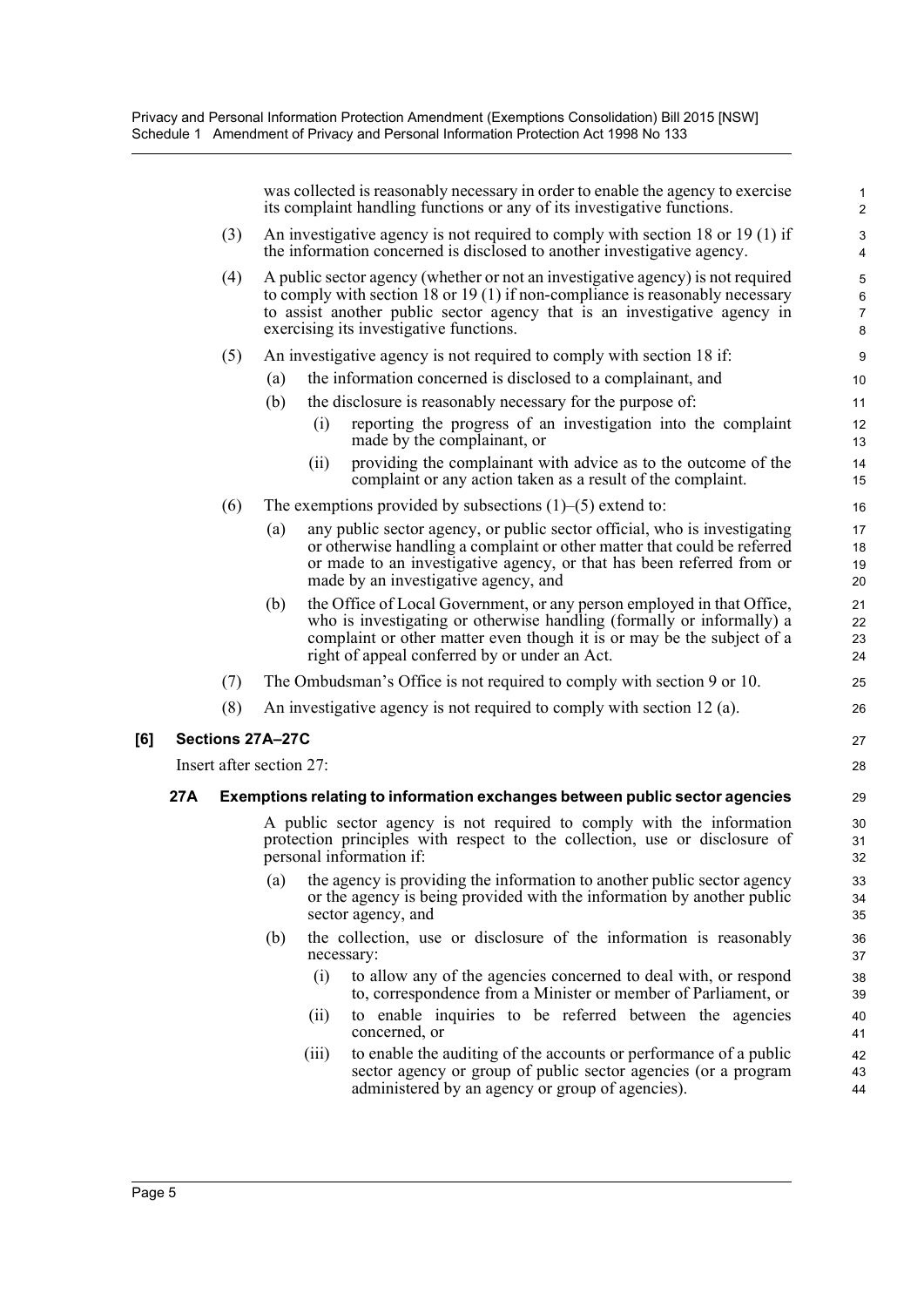Privacy and Personal Information Protection Amendment (Exemptions Consolidation) Bill 2015 [NSW] Schedule 1 Amendment of Privacy and Personal Information Protection Act 1998 No 133

#### **27B Exemptions relating to research**

A public sector agency is not required to comply with the information protection principles with respect to the collection, use or disclosure of personal information if:

- (a) the collection, use or disclosure of the information is reasonably necessary for the purpose of research, or the compilation or analysis of statistics, in the public interest, and
- (b) in the case where the agency would otherwise contravene section 9 in respect of the collection of the information—it is unreasonable or impracticable for the information to be collected directly from the individual to whom the information relates, and
- (c) in the case of the use or disclosure of the information—either:
	- (i) the purpose referred to in paragraph (a) cannot be served by the use or disclosure of information that does not identify the individual or from which the individual's identity cannot reasonably be ascertained and it is impracticable for the agency to seek the consent of the individual for the use or disclosure, or
	- (ii) reasonable steps are taken to de-identify the information, and
- (d) in the case where the use or disclosure of the information could reasonably be expected to identify individuals—the information is not published in a publicly available publication, and
- (e) the collection, use or disclosure of the information is in accordance with guidelines, if any, issued by the Privacy Commissioner for the purposes of this paragraph.

#### **27C Exemptions relating to credit information**

- (1) A courts agency is not required to comply with section 17 or 18 if:
	- (a) compliance would prevent the courts agency from disclosing to a credit reporting body that an individual is a default judgment debtor and the amount of the debt, and
	- (b) the courts agency is satisfied that the credit reporting body has given an enforceable undertaking not to retain the information disclosed to it after the expiry of the applicable retention period.
- (2) The *applicable retention period* for the purposes of subsection (1) (b) is:
	- (a) if the debt of the default judgment debtor is satisfied—the period of 2 years commencing on the date that the debt was satisfied, or
	- (b) if the debt of the default judgment debtor remains unsatisfied—the period of 5 years commencing on the date the judgment was given, whichever is the earlier.

#### (3) In this section:

*courts agency* means:

- (a) the Department of Justice (including any Public Service executive agency that is related to the Department for the purposes of the *Government Sector Employment Act 2013*), and
- (b) any court or tribunal referred to in Schedule 1 to the *Civil Procedure Act 2005*.

*credit reporting body* has the same meaning as in the *Privacy Act 1988* of the Commonwealth.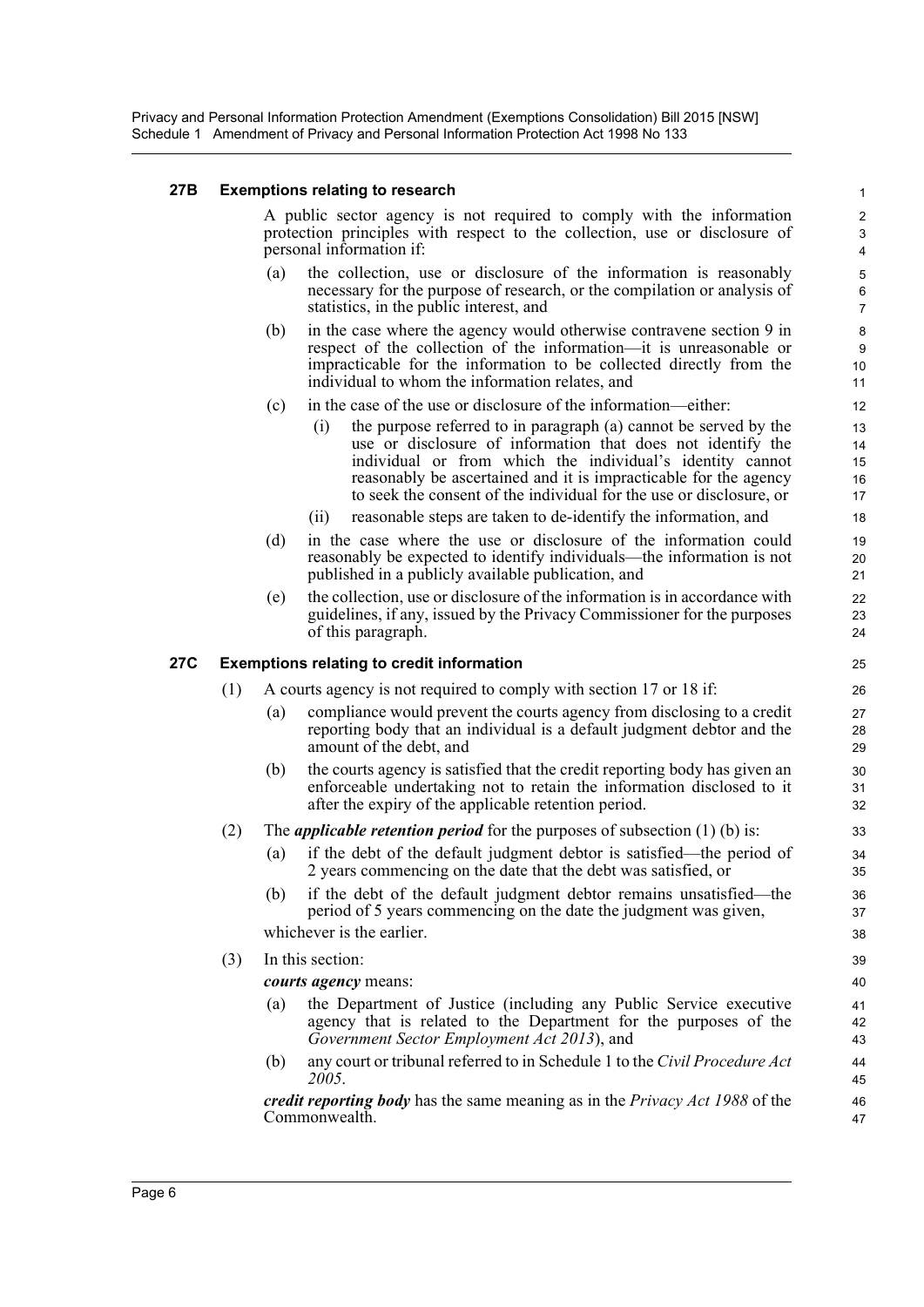Privacy and Personal Information Protection Amendment (Exemptions Consolidation) Bill 2015 [NSW] Schedule 1 Amendment of Privacy and Personal Information Protection Act 1998 No 133

|     |                          |     | <i>default judgment debtor</i> means an individual against whom a default<br>judgment has been given by a court or tribunal under the uniform rules within<br>the meaning of the <i>Civil Procedure Act 2005</i> .                                                           | $\mathbf{1}$<br>$\overline{2}$<br>3 |
|-----|--------------------------|-----|------------------------------------------------------------------------------------------------------------------------------------------------------------------------------------------------------------------------------------------------------------------------------|-------------------------------------|
| [7] |                          |     | Schedule 4 Savings, transitional and other provisions                                                                                                                                                                                                                        | 4                                   |
|     |                          |     | Insert at the end of clause $1(1)$ :                                                                                                                                                                                                                                         | 5                                   |
|     |                          |     | any other Act that amends this Act                                                                                                                                                                                                                                           | 6                                   |
| [8] | Schedule 4, clause 1 (3) |     |                                                                                                                                                                                                                                                                              | 7                                   |
|     |                          |     | Omit "in the Gazette". Insert instead "on the NSW legislation website".                                                                                                                                                                                                      | 8                                   |
| [9] | <b>Schedule 4</b>        |     |                                                                                                                                                                                                                                                                              | 9                                   |
|     |                          |     | Insert at the end of the Schedule (with appropriate clause numbering):                                                                                                                                                                                                       | 10                                  |
|     |                          |     | Provisions consequent on enactment of Privacy and Personal Information<br><b>Protection Amendment (Exemptions Consolidation) Act 2015</b>                                                                                                                                    | 11<br>12                            |
|     | (1)                      |     | The following directions made by the Privacy Commissioner under section 41<br>are revoked:                                                                                                                                                                                   | 13<br>14                            |
|     |                          | (a) | Direction on Disclosures of Information by Public Sector Agencies for<br>Research Purposes as renewed by the Privacy Commissioner on<br>19 June 2015 for the period 1 July 2015 to 31 December 2015,                                                                         | 15<br>16<br>17                      |
|     |                          | (b) | Direction relating to the Disclosure of Information to Credit Reporting<br><i>Agencies</i> as renewed by the Privacy Commissioner on 19 June 2015 for<br>the period 1 July 2015 to 31 December 2015,                                                                         | 18<br>19<br>20                      |
|     |                          | (c) | Direction on Information Transfers between Public Sector Agencies as<br>renewed by the Privacy Commissioner on 19 June 2015 for the period<br>1 July 2015 to 31 December 2015,                                                                                               | 21<br>22<br>23                      |
|     |                          | (d) | Direction on Processing of Personal Information by Public Sector<br>Agencies in relation to their Investigative Functions as renewed by the<br>Privacy Commissioner on 19 June 2015 for the period 1 July 2015 to<br>31 December 2015,                                       | 24<br>25<br>26<br>27                |
|     |                          | (e) | Direction on Disclosures of Information by the New South Wales Public<br>Sector to the National Coronial Information System (NCIS) as renewed<br>by the Privacy Commissioner on 19 June 2015 for the period<br>1 July 2015 to 31 December 2015,                              | 28<br>29<br>30<br>31                |
|     |                          | (f) | Direction on the Collection of Personal Information about Third<br>Parties by New South Wales Public Sector (Human Services) Agencies<br><i>from their Clients</i> as renewed by the Privacy Commissioner on<br>19 June 2015 for the period 1 July 2015 to 31 December 2015, | 32<br>33<br>34<br>35                |
|     |                          | (g) | Direction for the Department of Families and Community Services and<br>Associated Agencies as renewed by the Privacy Commissioner on<br>19 June 2015 for the period 1 July 2015 to 31 December 2015,                                                                         | 36<br>37<br>38                      |
|     |                          | (h) | Direction on the Disclosure of Information to Victims of Crime as<br>renewed by the Privacy Commissioner on 19 June 2015 for the period<br>1 July 2015 to 31 December 2015.                                                                                                  | 39<br>40<br>41                      |
|     | (2)                      |     | Subclause (1) extends to any direction made before the commencement of this<br>clause that renews a direction referred to in that subclause.                                                                                                                                 | 42<br>43                            |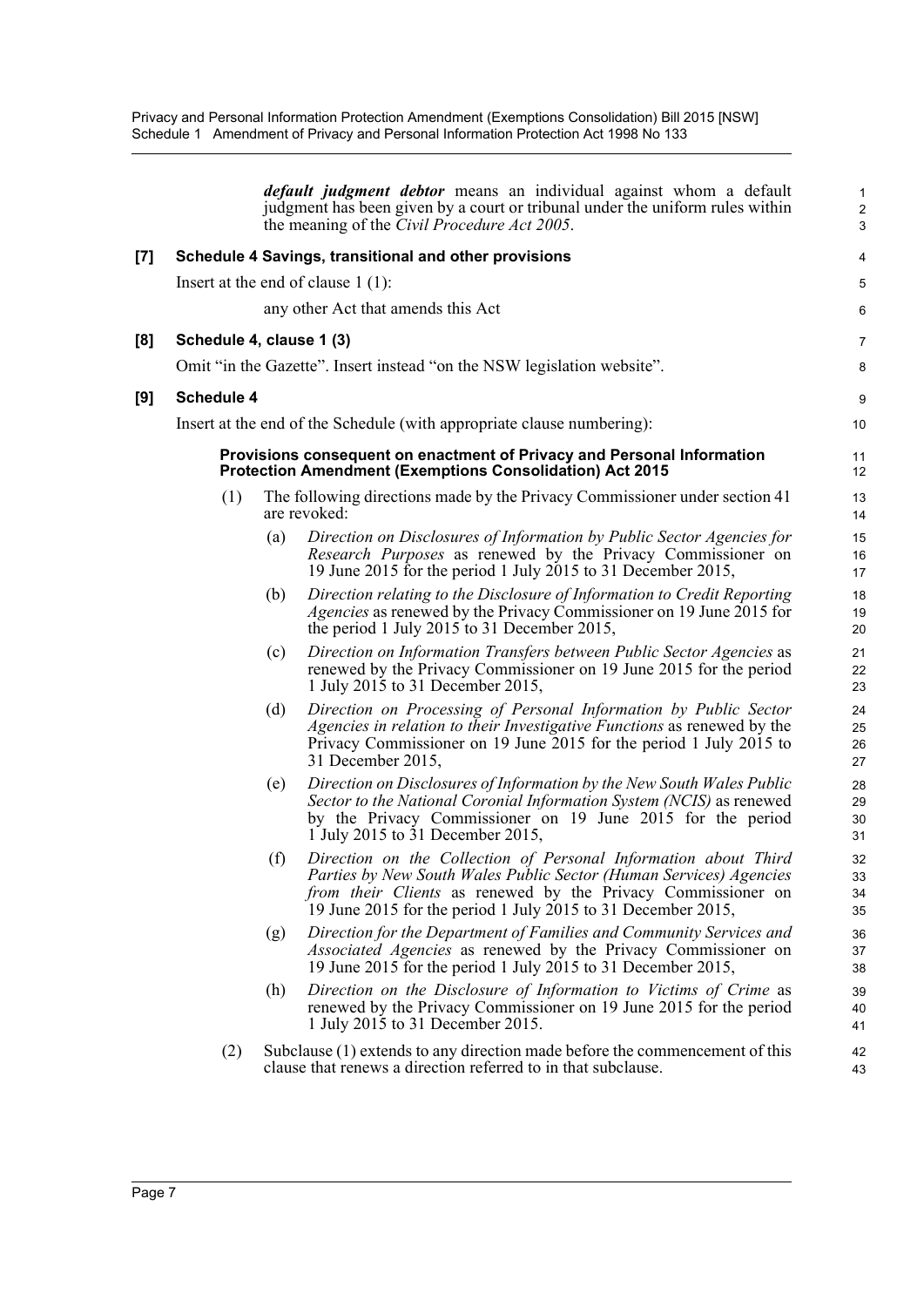## <span id="page-11-0"></span>**Schedule 2 Amendment of other Acts and an instrument**

#### **2.1 Coroners Act 2009 No 41**

#### **Section 102A**

Insert after section 102:

#### **102A Sharing of information with coronial database**

- (1) The Minister may, on behalf of the State, enter into an arrangement (a *coronial information sharing arrangement*) with a person or body that is responsible for the creation or maintenance of a database under which specified NSW coronial information can be provided and included in that database if the Minister is satisfied that:
	- (a) the person or body has a legitimate interest in storing the information in the database, and

1

 $\mathfrak{p}$ 

25

26 27

- (b) the person or body will make the information available only to persons with a legitimate interest in obtaining it, and
- (c) the conditions for making the information available to database users are reasonable.
- (2) NSW coronial information may be provided in accordance with a coronial information sharing arrangement despite any prohibition in, or the need to comply with any requirement of, any Act or law (in particular, the *Privacy and Personal Information Protection Act 1998* and the *Health Records and Information Privacy Act 2002*).

(3) In this section: *NSW coronial information* means information obtained in the exercise of functions under this Act.

### **2.2 Privacy Code of Practice (General) 2003**

#### **[1] Clause 11**

Omit the clause. Insert instead:

#### **11 Collection of personal information from and about third parties**

- (1) A human services agency is not required to comply with section 9 of the Act if it is unreasonable or impracticable in the circumstances to do so.
- (2) A human services agency is not required to comply with section 9 or 10 of the Act if:
	- (a) the personal information collected is about an individual other than a relevant client of the agency, and
	- (b) the personal information is collected from any of the following:
		- (i) a relevant client,
		- (ii) a non-government organisation engaged by the agency to provide services for or to it,
		- (iii) another human services agency, and
	- (c) the personal information is reasonably relevant and reasonably necessary to enable the agency to provide services to a relevant client. 40 41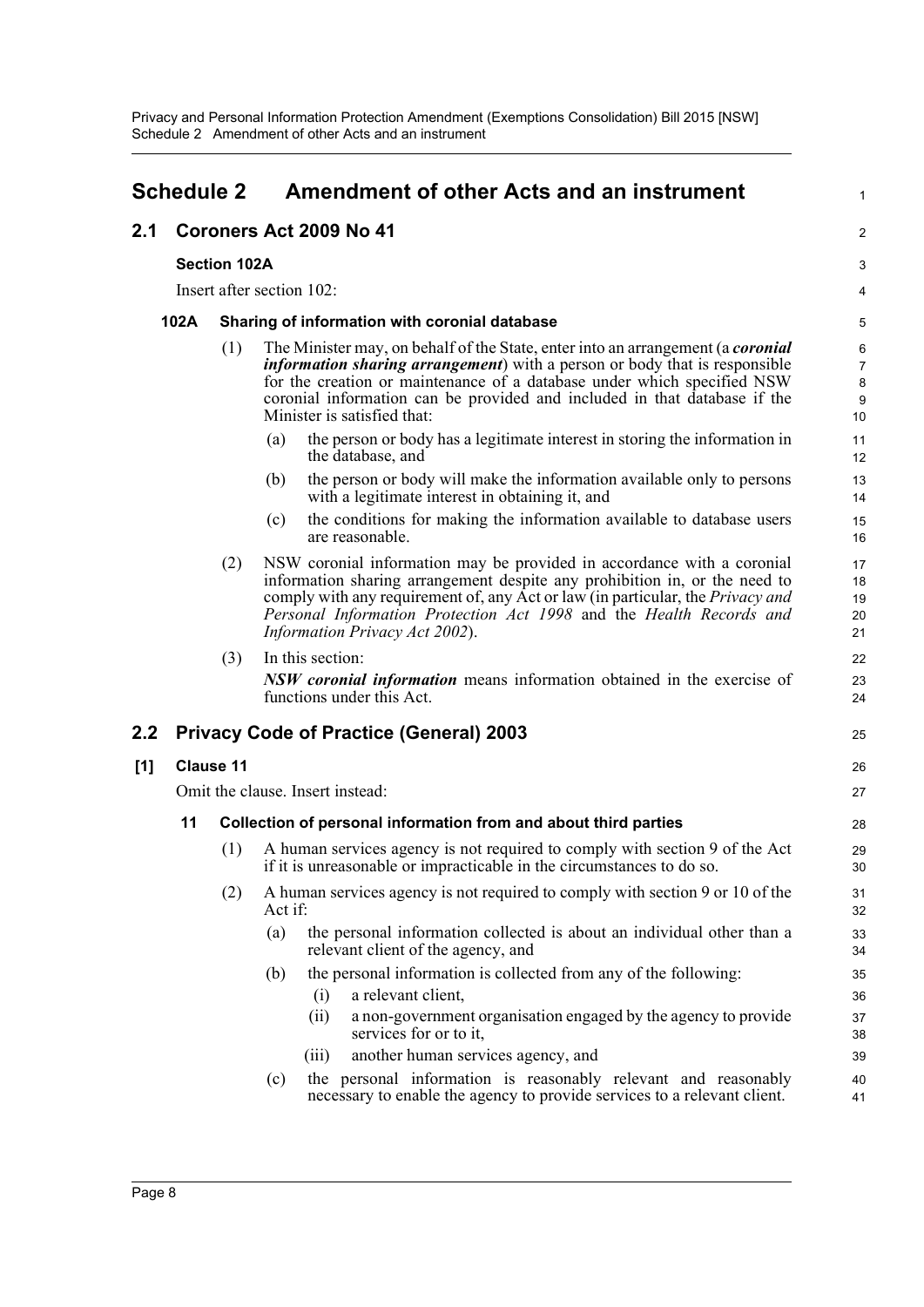Privacy and Personal Information Protection Amendment (Exemptions Consolidation) Bill 2015 [NSW] Schedule 2 Amendment of other Acts and an instrument

|     | (3)                             |     | In this clause:<br><i>relevant client</i> of a human services agency means an individual to whom the<br>agency is providing welfare services, health services or mental health services.                                                                                                     | 1<br>$\overline{\mathbf{c}}$<br>3 |
|-----|---------------------------------|-----|----------------------------------------------------------------------------------------------------------------------------------------------------------------------------------------------------------------------------------------------------------------------------------------------|-----------------------------------|
| [2] |                                 |     | <b>Clause 16 Disclosure of personal information</b>                                                                                                                                                                                                                                          | 4                                 |
|     |                                 |     | Omit clause 16 (c) (i)–(iii). Insert instead:                                                                                                                                                                                                                                                | 5                                 |
|     |                                 |     | the Department of Family and Community Services,<br>(i)                                                                                                                                                                                                                                      | 6                                 |
|     |                                 |     | the Ministry of Health,<br>(ii)                                                                                                                                                                                                                                                              | 7                                 |
|     |                                 |     | the Justice Health and Forensic Mental Health Network,<br>(iii)                                                                                                                                                                                                                              | 8                                 |
| [3] | Part 6, heading                 |     |                                                                                                                                                                                                                                                                                              | 9                                 |
|     |                                 |     | Omit the heading. Insert instead:                                                                                                                                                                                                                                                            | 10                                |
|     | Part 6                          |     | <b>Community care</b>                                                                                                                                                                                                                                                                        | 11                                |
| [4] | <b>Clause 17 Interpretation</b> |     |                                                                                                                                                                                                                                                                                              | 12                                |
|     | from clause $17(1)$ .           |     | Omit the definition of <i>ageing, disability or home care service agency</i> or <i>ADHC agency</i>                                                                                                                                                                                           | 13<br>14                          |
|     | Insert in alphabetical order:   |     |                                                                                                                                                                                                                                                                                              | 15                                |
|     |                                 |     | <i>authorised employee</i> of a community care agency means:                                                                                                                                                                                                                                 | 16                                |
|     |                                 | (a) | if the agency is a Government Department (or part of a Government<br>Department)—an employee of the Department appointed by the<br>Secretary of the Department, or                                                                                                                           | 17<br>18<br>19                    |
|     |                                 | (b) | if the agency is the Civil and Administrative Tribunal—a member of<br>staff of the Tribunal appointed by the President of the Tribunal.                                                                                                                                                      | 20<br>21                          |
|     |                                 |     | <i>community care agency</i> means any of the following:                                                                                                                                                                                                                                     | 22                                |
|     |                                 | (a) | the Department of Family and Community Services (including any<br>office or branch of the Department, the Home Care Service Staff<br>Agency or any Public Service executive agency that is related to the<br>Department for the purposes of the Government Sector Employment Act<br>$2013$ , | 23<br>24<br>25<br>26<br>27        |
|     |                                 | (b) | Juvenile Justice in the Department of Justice,                                                                                                                                                                                                                                               | 28                                |
|     |                                 | (c) | the Civil and Administrative Tribunal.                                                                                                                                                                                                                                                       | 29                                |
| [b] | <b>Clause 17 (2)</b>            |     |                                                                                                                                                                                                                                                                                              | 30                                |
|     | agency".                        |     | Omit "an ADHC agency", "ageing, disability or home care services" and "the ADHC                                                                                                                                                                                                              | 31<br>32                          |
|     | respectively.                   |     | Insert instead "a community care agency", "services" and "the community care agency",                                                                                                                                                                                                        | 33<br>34                          |
| [6] |                                 |     | Clause 18 Modification of certain information protection principles                                                                                                                                                                                                                          | 35                                |
|     |                                 |     | Omit "ADHC agencies". Insert instead "community care agencies".                                                                                                                                                                                                                              | 36                                |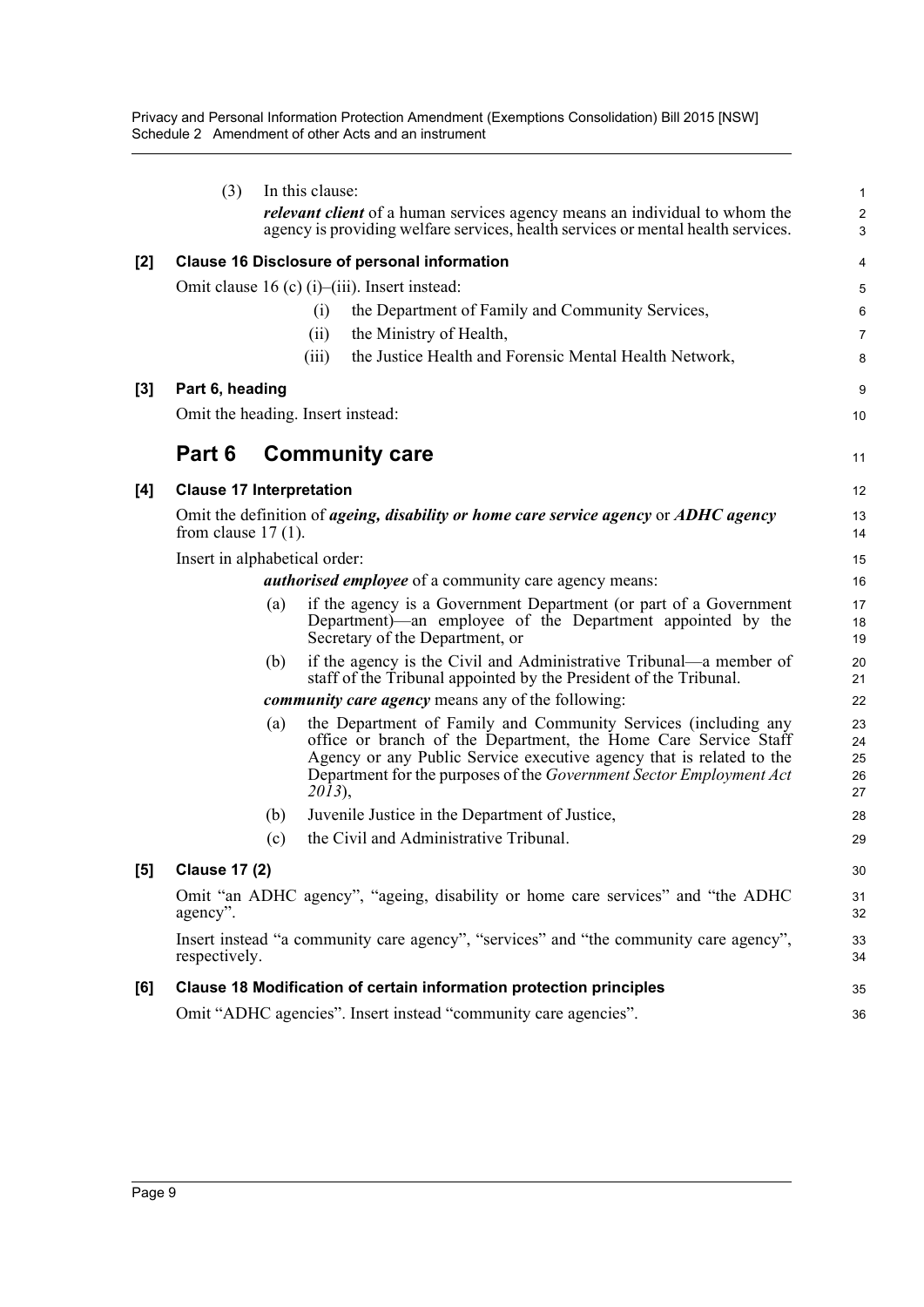Privacy and Personal Information Protection Amendment (Exemptions Consolidation) Bill 2015 [NSW] Schedule 2 Amendment of other Acts and an instrument

| $[7]$  | Schedule 3, heading<br>Omit the heading. Insert instead: |                                                                                                                                                                                                                                                                                                | 1<br>$\overline{2}$        |
|--------|----------------------------------------------------------|------------------------------------------------------------------------------------------------------------------------------------------------------------------------------------------------------------------------------------------------------------------------------------------------|----------------------------|
|        | <b>Schedule 3</b>                                        | <b>Modification of information protection</b><br>principles applying to community care<br>agencies                                                                                                                                                                                             | 3<br>4<br>5                |
| [8]    | <b>Schedule 3</b>                                        |                                                                                                                                                                                                                                                                                                | 6                          |
|        | occurring.                                               | Omit "An ADHC agency", "an ADHC agency" and "the ADHC agency" wherever                                                                                                                                                                                                                         | $\overline{7}$<br>8        |
|        | community care agency" respectively.                     | Insert instead "A community care agency", "a community care agency" and "the                                                                                                                                                                                                                   | 9<br>10                    |
| [9]    |                                                          | Schedule 3, clauses 1 (1) and 8 (example)                                                                                                                                                                                                                                                      | 11                         |
|        | Omit "ageing, disability or home care".                  |                                                                                                                                                                                                                                                                                                | 12                         |
| [10]   | Schedule 3, clause 2                                     |                                                                                                                                                                                                                                                                                                | 13                         |
|        | Omit the clause. Insert instead:                         |                                                                                                                                                                                                                                                                                                | 14                         |
|        | $\mathbf{2}$                                             | Section 10: Requirements when collecting personal information                                                                                                                                                                                                                                  | 15                         |
|        |                                                          | If the individual to whom personal information relates lacks the capacity to<br>understand the matters listed in section 10 of the Act, the community care<br>agency must, instead of complying with that section:                                                                             | 16<br>17<br>18             |
|        | (a)                                                      | make a record of those matters in its files and ensure that the record is<br>readily accessible by:                                                                                                                                                                                            | 19<br>20                   |
|        | (b)                                                      | if the individual regains capacity, the individual, or<br>(i)<br>any personal information custodian of the individual, or<br>(i)<br>the agency itself, and<br>(iii)<br>inform a personal information custodian of the individual of those<br>matters.                                          | 21<br>22<br>23<br>24<br>25 |
| $[11]$ |                                                          | Schedule 3, clauses 6 (2) (b) and 7 (2) (b)                                                                                                                                                                                                                                                    | 26                         |
|        | wherever occurring                                       | Omit "an officer of the Department of Human Services appointed by the Director-General<br>of that Department to act for individuals who have no personal information custodian"                                                                                                                | 27<br>28<br>29             |
|        |                                                          | Insert instead "an employee of the community care agency (who is authorised by the head<br>of that agency to act for individuals who have no personal information custodian)".                                                                                                                 | 30<br>31                   |
| [12]   | Schedule 3, clause 9                                     |                                                                                                                                                                                                                                                                                                | 32                         |
|        | Insert at the end of the Schedule:                       |                                                                                                                                                                                                                                                                                                | 33                         |
|        | 9                                                        | Involvement of individual to whom personal information relates                                                                                                                                                                                                                                 | 34                         |
|        |                                                          | A community care agency must, when exercising a function under a provision<br>of this Schedule that requires the consent of a personal information custodian<br>of an individual, take such steps as are reasonably practicable to involve the<br>individual in the provision of that consent. | 35<br>36<br>37<br>38       |